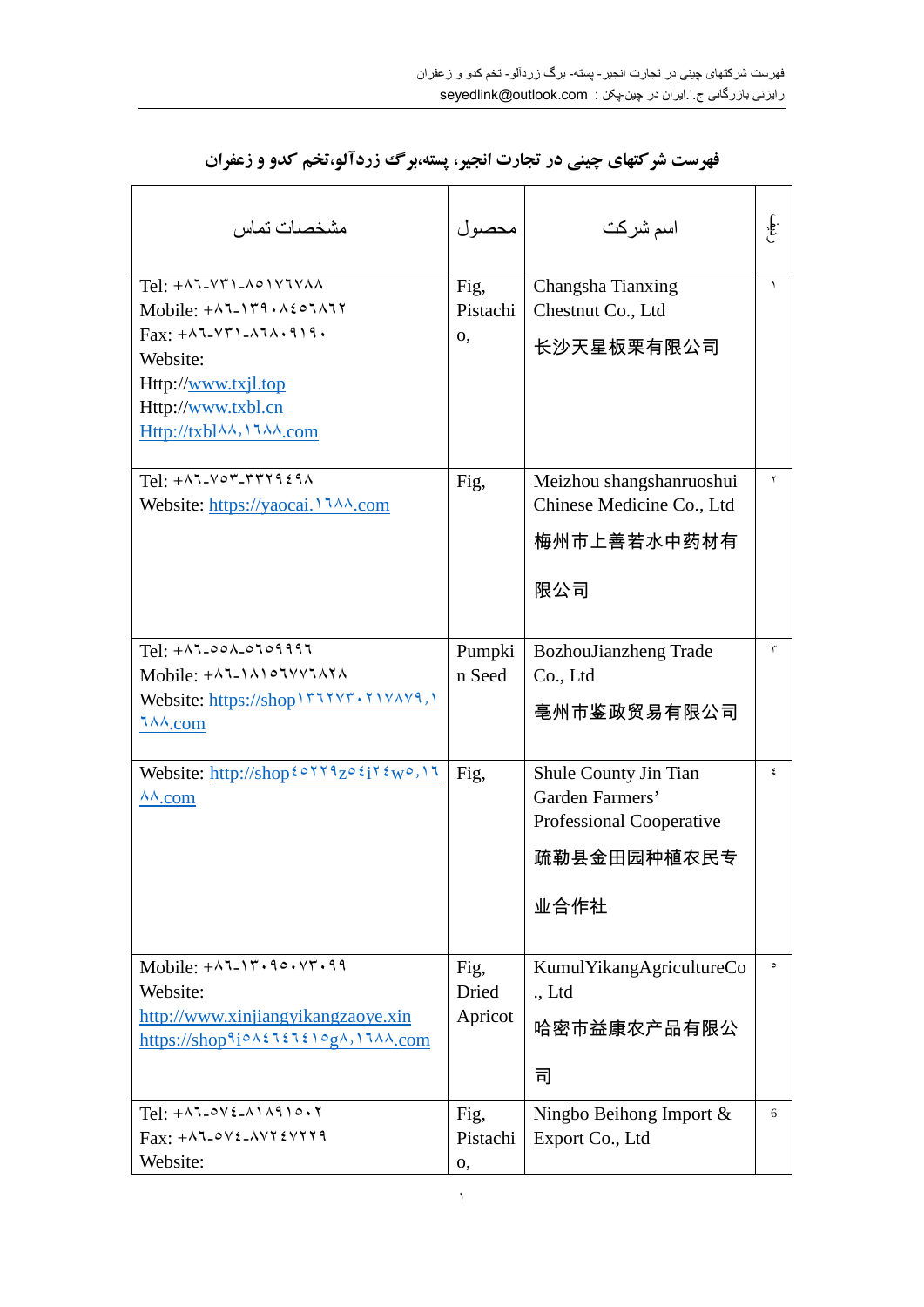| مشخصات تماس                                                                                                                                                    | محصول                                                      | اسم شركت                                                           | .<br>المجموع   |
|----------------------------------------------------------------------------------------------------------------------------------------------------------------|------------------------------------------------------------|--------------------------------------------------------------------|----------------|
| http://www.import-food.cn<br>https://weiqufood.1744.com                                                                                                        | apricot,                                                   | 宁波贝宏进出口有限公司                                                        |                |
| Mobile: $+$ $\lambda$ 1.1 $\lambda$ 11 $\tau$ $\gamma$<br>Website:                                                                                             | Fig,<br>Pistachi<br>$\mathbf{0}$<br>Dried<br>Apricot       | Shanghai Kehuan Trade<br>Co., Ltd<br>上海柯幻贸易有限公司                    | $\tau$         |
| Tel : $+86-028-64746645$<br>Website:<br>http://www.kamfood.com<br>https://kamfood.1744.com                                                                     | Fig,<br>Apricot                                            | Sichuan JinshiBuluo Food<br>Co., Ltd<br>四川锦食部落食品有限公<br>司           | 8              |
| Website:<br>https://sushishenghuo. 1744.com                                                                                                                    | Fig.<br>Pistachi<br>0,<br>Pumpki<br>n Seed                 | YiwuXihe Food Co., Ltd<br>义乌市细合食品有限公司                              | 9              |
| $Tel: + \wedge 7 - \wedge 7 - 70797272$<br>Mobile: $+$ ALIAVIYAAYAEL<br>Website:<br>https://xymnpf. $\lambda \lambda$ .com                                     | Fig,<br>Pistachi<br>0,<br>Apricot<br>,<br>Pumpki<br>n Seed | Shaanxi Meinong Network<br>Technology Co., Ltd<br>陕西美农网络科技有限公<br>司 | $1 \cdot$      |
| $Tel: + \wedge 7 - \wedge 1 - 0$ 7720707<br>$Mobile: + \wedge 7 - \wedge 4 \wedge 9 \wedge 0 \wedge 17$<br>Website:<br>https://shop122YV19AATT.9.,17AA.co<br>m | Fig,<br>Pistachi<br>$\mathbf 0$                            | XiyuGuoxiang Trade Co.,<br>Ltd<br>西域果香商贸有限公司                       | 1 <sup>1</sup> |
| $Tel: + \wedge 7 - 991 - TV \cdot r \leq Y1$<br>Mobile: $+ \lambda$ 1.1 $\lambda$ 9999799 $\lambda$<br>Website:<br>https://beimoguoye. \ 144.com               | Fig,<br>Pistachi<br>0,<br>Apricot<br>,                     | Urumqi Yuyuan Trade Co.,<br>Ltd<br>乌鲁木齐蓉御园商贸有限<br>公司               | $1\tau$        |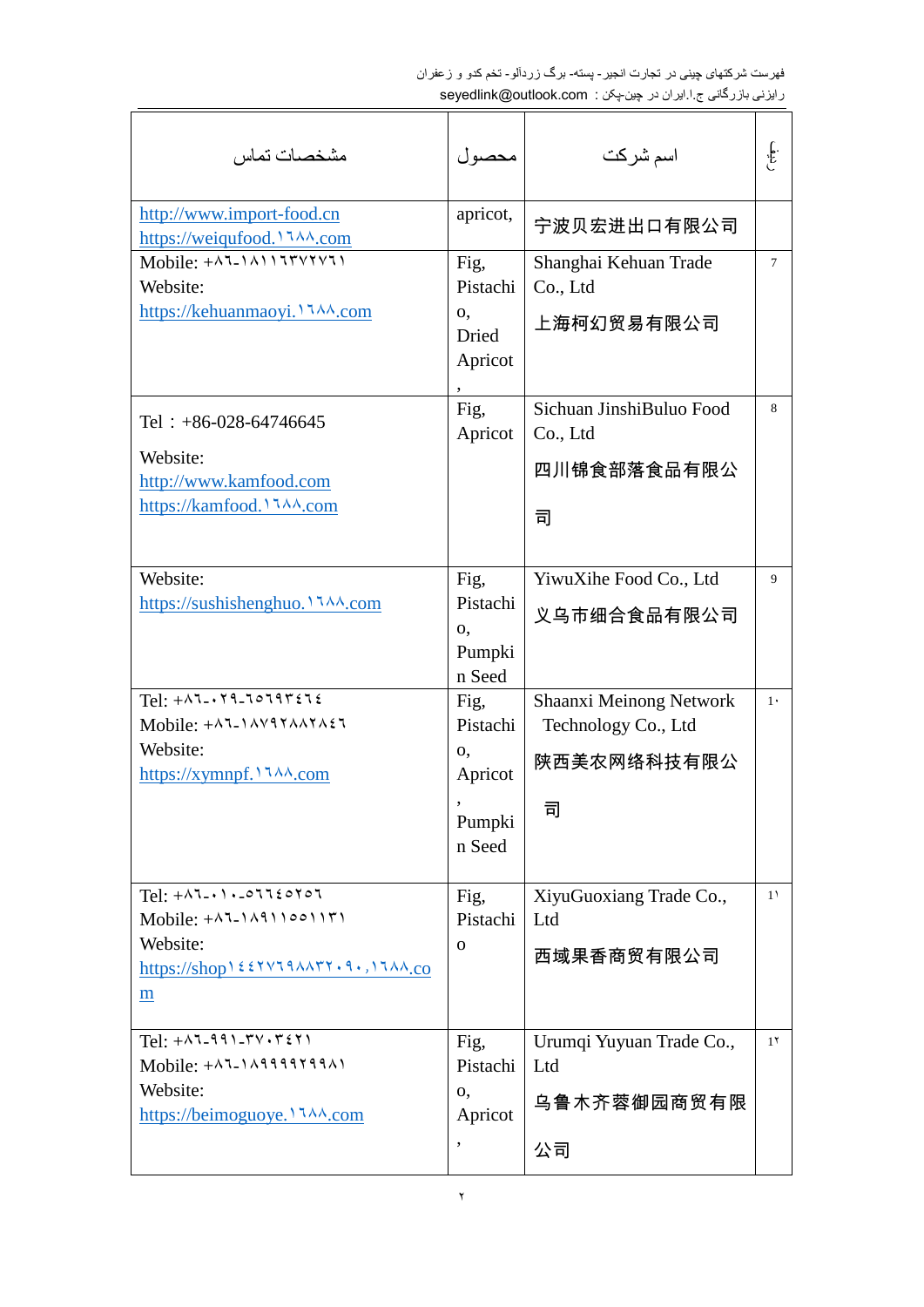| مشخصات تماس                                                                                                                                                                                                                                                                                                                                                                                        | محصول                                                                                               | اسم شركت                                                                                                                | .<br>المجموع                  |
|----------------------------------------------------------------------------------------------------------------------------------------------------------------------------------------------------------------------------------------------------------------------------------------------------------------------------------------------------------------------------------------------------|-----------------------------------------------------------------------------------------------------|-------------------------------------------------------------------------------------------------------------------------|-------------------------------|
| $Tel: + \wedge 7 - o \vee 1 - 71.9$<br>$\text{Fax:} + \text{ATOVI}-11.9 \text{TYYT}$<br>Website:<br>https://shop \ r { ^ . r . o ^ o ^ { ^ , \ 1 \ ^ . com                                                                                                                                                                                                                                         | Fig,<br>Pistachi<br>0,                                                                              | Hangzhou Lin'an Bonong<br>Foods Co., Ltd<br>杭州临安博农食品有限公<br>司                                                            | 13                            |
| $Tel: + \wedge 7 - 71 - 91 \vee 01 \cdot \wedge 7$<br>Fax : $+86-21-59751086$<br>Website:<br>https://shanghaibosu. 1744.com<br>$Tel: + \wedge 7 - \wedge 7 - \wedge 7 + \wedge 7 + \wedge 6$<br>$\text{Fax:} +\lambda \text{7-} \cdot \text{7} \cdot \text{-} \lambda \cdot \text{7} \cdot \text{7} \cdot \text{7} \cdot \text{7} \cdot \text{7}$<br>Website:<br>https://gzyiranshiping. \ 144.com | Fig.<br>Pistachi<br>о,<br>Apricot<br>Pumpki<br>n Seed<br>Fig,<br>Pistachi<br>0,<br>Pumpki<br>n Seed | Shanghai Bosu Foods Co.,<br>Ltd<br>上海博素食品有限公司<br>Guangzhou<br>BaiyunSongzhouYiran Food<br>Factory<br>广州市白云区松洲怡然食<br>品商行 | 1 <sup>2</sup><br>$1^{\circ}$ |
| Website:<br>http://www.vipbcw.com<br>https://baicaowei. 1744.com                                                                                                                                                                                                                                                                                                                                   | Fig,<br>Pistachi<br>$\mathbf{O}$                                                                    | Hangzhou Haomusi Foods<br>Co., Ltd<br>杭州郝姆斯食品有限公司                                                                       | 1 <sup>7</sup>                |
| $Tel: +\lambda 7-\nu \nu 1-\epsilon r \cdot \lambda 00\epsilon$<br>Website:<br>https://shop \ { J 900 Y Y Y Y 9 Y Y , I J AA.com<br>$Tel: + \wedge 7 - \wedge 7 - \circ 9 \vee \circ 1 \cdot \wedge 7$                                                                                                                                                                                             | Fig<br>Fig,                                                                                         | Guangxi Nanning Zhubajie<br>E-Commerce Co, Ltd<br>广西南宁市猪八戒电子商<br>务有限公司<br>Shanghai Guyuhang                             | $1\vee$<br>$1^{\lambda}$      |
| Website:                                                                                                                                                                                                                                                                                                                                                                                           | Pistachi                                                                                            | Industry Co., Ltd                                                                                                       |                               |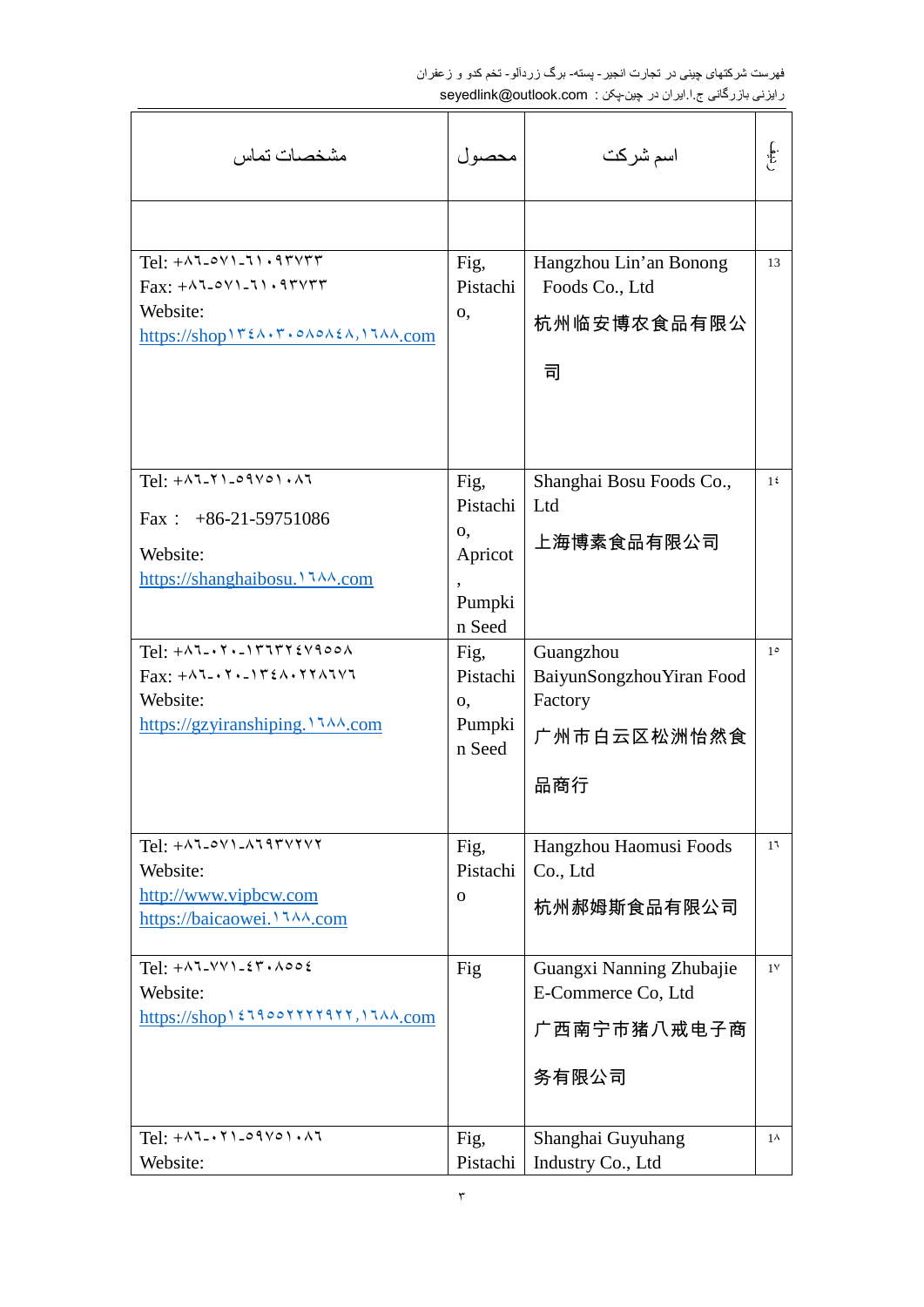| مشخصات تماس                                                                                                                                                    | محصول                                  | اسم شركت                                                            | .<br>المجموع   |
|----------------------------------------------------------------------------------------------------------------------------------------------------------------|----------------------------------------|---------------------------------------------------------------------|----------------|
| http://www.guuyhang.com<br>https://guyuhangshiye. 1744.com                                                                                                     | 0,<br>Apricot<br>,<br>Pumpki<br>n Seed | 上海古钰行实业有限公司                                                         |                |
| $Tel: + \wedge 7 - \wedge 1 - 71990.70$<br>Website:<br>https://goolin. $114.$ .com                                                                             | Fig,<br>Apricot                        | Shanghai Guling Industry<br>Co., Ltd<br>上海谷领实业有限公司                  | 1 <sup>9</sup> |
| Website:<br>https://shop $\frac{\xi}{d}$ ۹۸۳۳۲ $q$ ۷۷۹x۲, ۱۶۸۸.com                                                                                             | Fig,<br>Pistachi<br>$\mathbf 0$        | TaihuMituoTaoye Foods<br>Co., Ltd<br>太湖县弥陀镇淘夜食品百<br>货商店             | $2 \cdot$      |
| $Tel: +\lambda 7-991-\lambda \lambda 77097$<br>$Fax: +^{\lambda}$ -991- $^{\lambda}$<br>Website:<br>http://heigouqi.co<br>https://xueju <sup>1</sup> ,1144.com | Fig,<br>Pistachi<br>0,<br>Apricot      | Urumqi<br>ZhongyuanlongTrade<br>Co.,<br>Ltd<br>乌鲁木齐市中元隆商贸有<br>限公司   | 2 <sub>1</sub> |
| Mobile: $+$ $\lambda$ 7- $\lambda$ $\forall$ $\forall$ $\forall$ $\forall$ $\forall$ $\lambda$<br>Website:<br>https://czfhsp.1744.com                          | Fig,<br>Pistachi<br>0                  | CangzhouFanghe Foods<br>Co., Ltd<br>沧州方禾食品有限公司                      | $2\gamma$      |
| $Tel: +\lambda 7-\gamma 1V-29707\lambda$<br>Mobile: $+$ ALIOITTYIIAII<br>Website:<br>https://hebeidemanxin. 1744.com                                           | Fig                                    | Hebei Demanxin<br>E-Commerce Trade Co.,<br>Ltd<br>河北德满鑫电子商务有限<br>公司 | $2\tau$        |
| Mobile: $+ \lambda$ 7 - $\lambda$ YV- $\lambda$ $\circ \lambda$ YV $\cdot \cdot$ YY $\lambda \circ$<br>Website:<br>https://houlanmiyu. \ JAA.com               | Fig,<br>Pistachi<br>0,                 | Wuhan Jinlycheng Foods<br>Co., Ltd                                  | 2 <sup>2</sup> |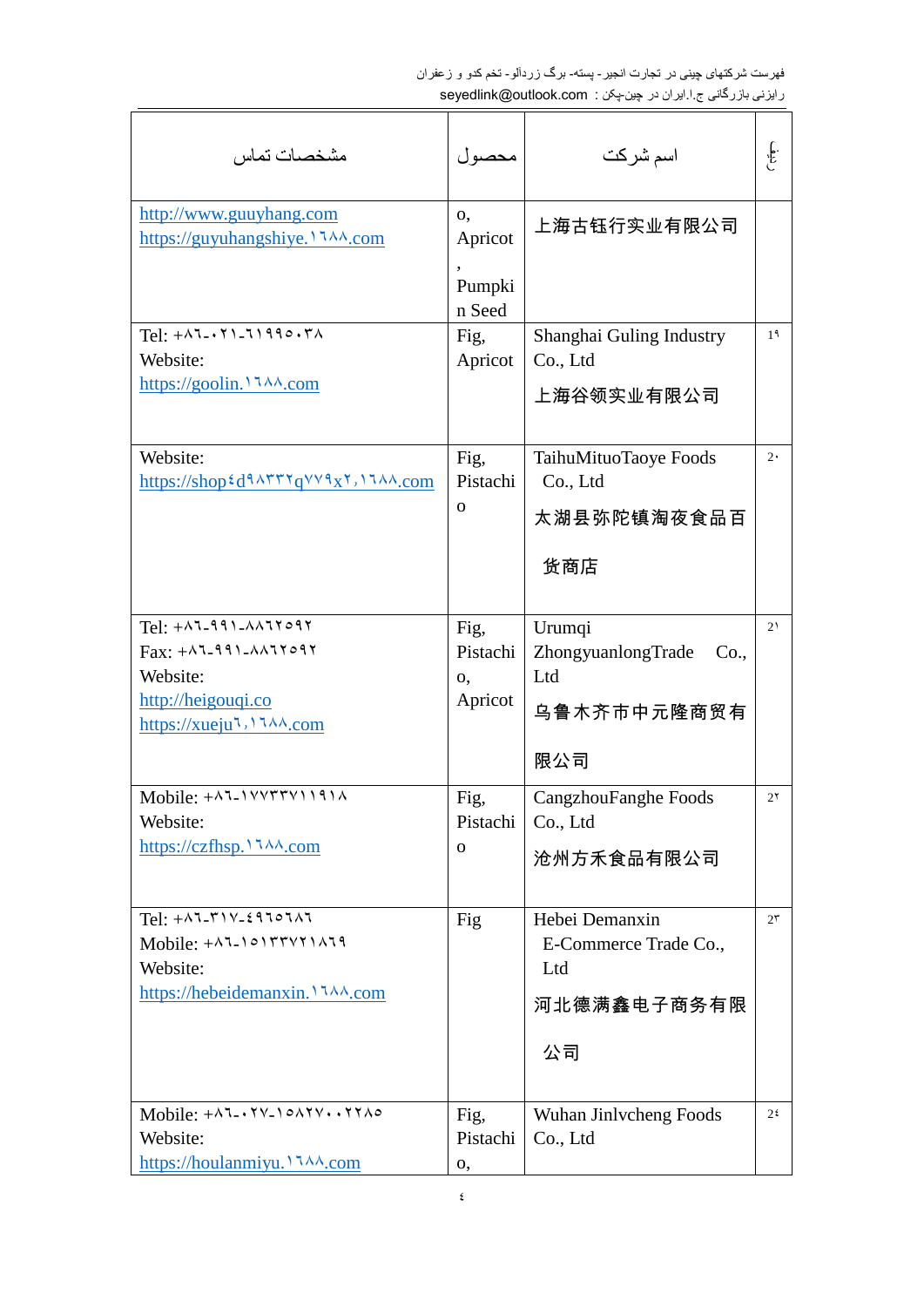| مشخصات تماس                                                                                                                                                                                                                                                                                                                                                                                                             | محصول                                                 | اسم شركت                                                             | .<br>المجموع   |
|-------------------------------------------------------------------------------------------------------------------------------------------------------------------------------------------------------------------------------------------------------------------------------------------------------------------------------------------------------------------------------------------------------------------------|-------------------------------------------------------|----------------------------------------------------------------------|----------------|
|                                                                                                                                                                                                                                                                                                                                                                                                                         | Apricot                                               | 武汉金绿诚食品有限公司                                                          |                |
| Tel: $+ \lambda$ 7 - $\lambda$ 7 - $\lambda$ $\lambda$ 9 $\lambda$ $\lambda$ $\tau$ $\epsilon$ $\epsilon$<br>Mobile: $+ \lambda$ 7-1502.5091 $\lambda$<br>Website:<br>http://www.sunwayfun. 1744.com<br>https://sunwayfun. 1744.com                                                                                                                                                                                     | Fig,<br>Pistachi<br>$\mathbf{O}$                      | Chengdu Hongcheng Trade<br>Co., Ltd<br>成都鸿诚贸易有限公司                    | $2^{\circ}$    |
| Mobile: $+ \lambda^2 - 1 \circ . 2 \circ . 1 \wedge 7 \circ . 9$<br>Website:<br>https://shop \ { Y \cov۳٩٦٢٦٣٨, \ I \A \, com                                                                                                                                                                                                                                                                                           | Fig,<br>Pumpki<br>n Seed                              | Changchun Jinzi<br>Agriculture Co, Ltd<br>长春金籽农产品有限公司                | 2 <sup>7</sup> |
| $Tel: + \wedge 7 - \wedge 7 \circ - \circ \wedge 7 \vee \wedge 99 \circ$<br>Website:                                                                                                                                                                                                                                                                                                                                    | Fig,<br>Pistachi<br>0,<br>Apricot<br>Pumpki<br>n Seed | Nanjing<br>JiangningTengcheng Foods<br>Co., Ltd<br>南京市江宁区腾程食品经<br>营部 | $2^{\vee}$     |
| Website:<br>https://xympsm.1744.com                                                                                                                                                                                                                                                                                                                                                                                     | Fig.<br>Pistachi<br>0,<br>Apricot                     | Urumqi XiyuMingpin Trade<br>Co., Ltd<br>乌鲁木齐西域名品商贸有<br>限公司           | $2^{\lambda}$  |
| Mobile: $+$ $\lambda$ 1.1 $\lambda$ 19119 $\lambda$<br>Website:<br>http://https://llrqhz. \ \ \ \.com                                                                                                                                                                                                                                                                                                                   | Fig,<br>Pistachi<br>0,<br>Apricot                     | Xinjiang<br>LoulanHongbaoZaoye Co.,<br>Ltd<br>新疆楼兰红宝枣业有限公<br>司       | 2 <sup>9</sup> |
| $Tel: +$ $\wedge$ $\vee$ $\vee$ $\vee$ $\wedge$ $\wedge$ $\wedge$ $\wedge$ $\wedge$ $\wedge$ $\wedge$ $\wedge$ $\wedge$ $\wedge$ $\wedge$ $\wedge$ $\wedge$ $\wedge$ $\wedge$ $\wedge$ $\wedge$ $\wedge$ $\wedge$ $\wedge$ $\wedge$ $\wedge$ $\wedge$ $\wedge$ $\wedge$ $\wedge$ $\wedge$ $\wedge$ $\wedge$ $\wedge$ $\wedge$ $\wedge$<br>Mobile: +^1-1٣^**** ٤٧١٨٨<br>$Fax: +^{\lambda}$ -<br>YV1-<br>YV9 $\lambda$ 11 | Fig,<br>Pistachi<br>$\mathbf O$                       | Guangxi QifaGuoyuan<br>Foods Co., Ltd                                | $3 \cdot$      |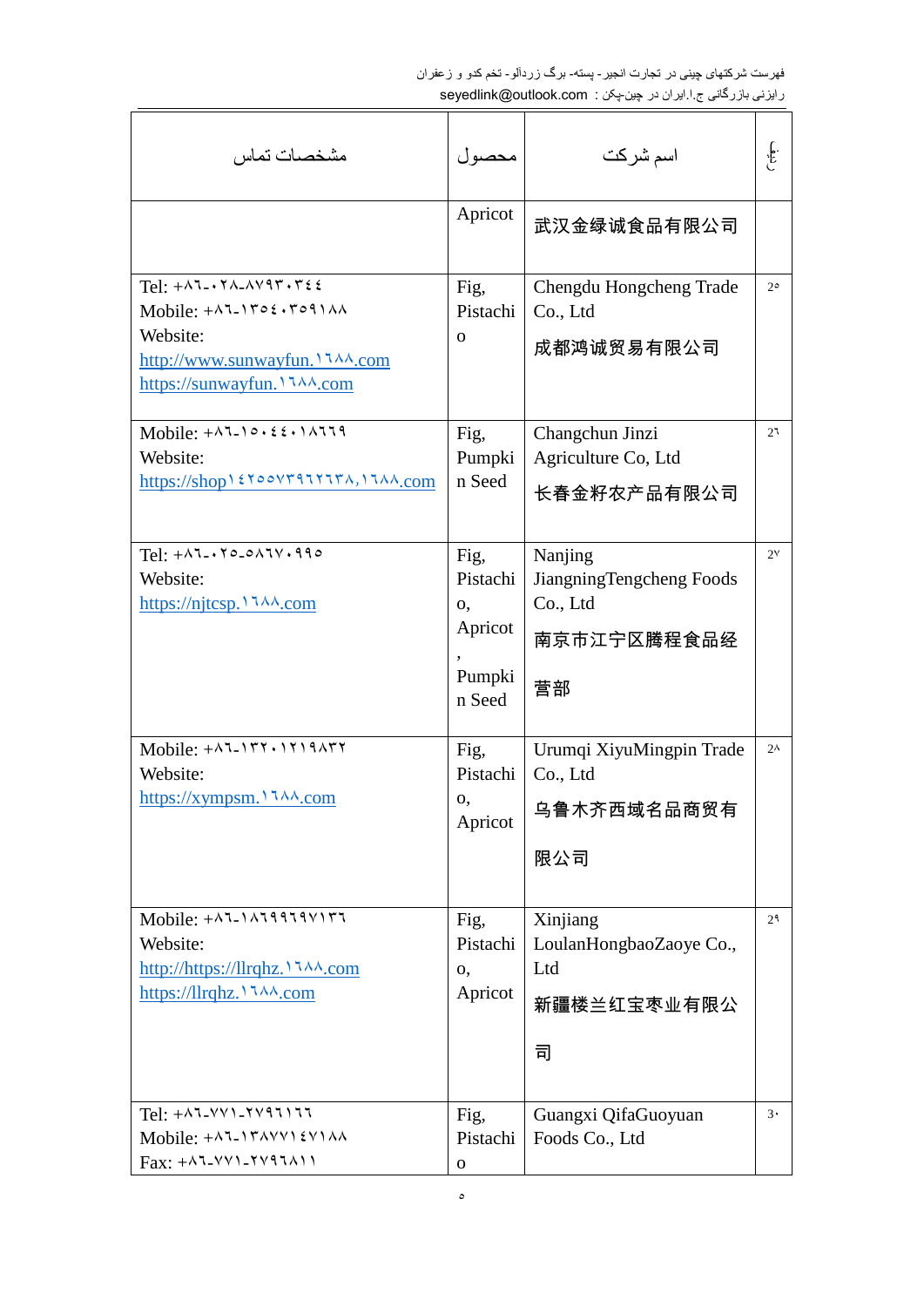| مشخصات تماس                                                                                                                                                                                                                                                                                                         | محصول                             | اسم شركت                                                                             | .<br>المجموع   |
|---------------------------------------------------------------------------------------------------------------------------------------------------------------------------------------------------------------------------------------------------------------------------------------------------------------------|-----------------------------------|--------------------------------------------------------------------------------------|----------------|
| Website:<br>http://www.gxqfgysp.xin<br>http://qfgysp.com<br>https://gxqfgysp.1744.com                                                                                                                                                                                                                               |                                   | 广西齐发果园食品有限公<br>司                                                                     |                |
| $Tel: + \wedge 7 - 991 - 60069V$<br>Mobile: $+$ $\wedge$ $\uparrow$ $\uparrow$ $\circ$ $\uparrow$ $\circ$ $\wedge$ $\uparrow$ $\uparrow$ $\uparrow$<br>$\text{Fax:} + \wedge \text{7-991-} \text{20029} \vee \wedge$<br>Website:<br>http://http://shop <sup>v ۲</sup> ۲۸۰۹۲ .taobao.com<br>https://wlmqbyz.17^A.com | Fig,<br>Pistachi<br>0,<br>Apricot | Xinjiang Beiyuanchun Co.,<br>Ltd<br>乌鲁木齐北园春有限公司                                      | 3 <sup>1</sup> |
| $Mobile: +$ $\wedge$ $\vee$ - $\wedge$ $\wedge$ $\wedge$ $\wedge$ $\wedge$ $\wedge$ $\wedge$<br>Website:<br>https://shop \ { \AYY9VA{VA^0, \JAA.com                                                                                                                                                                 | Fig                               | Urumqi JiangyuFanyin<br>Commerce and Trade Co.,<br>Ltd<br>乌鲁木齐疆域梵音商贸有<br>限公司         | 3 <sup>7</sup> |
| Mobile: $+$ $\lambda$ 7- $\lambda$ $\tau$ $\tau$ $\tau$ $\lambda$ $\lambda$<br>Website:<br>$\lambda$ .com<br>$\frac{\text{https://shop11110101/197}{\text{https://shop12111101/197},17} \lambda \lambda \text{.com}}$                                                                                               | Fig,<br>Pumpki<br>n Seed          | Shenzhen Lytian Foods Co.,<br>Ltd<br>深圳市绿田食品有限公司                                     | $3\tau$        |
| Website:                                                                                                                                                                                                                                                                                                            | Fig,<br>Apricot                   | YiningShaluyuan<br><b>Agricultural Development</b><br>Co., Ltd<br>伊宁市沙露源农业发展有<br>限公司 | 3 <sup>2</sup> |
| Website:<br>https://shop $\xi \wedge \xi \cdot \forall \xi \cdot \circ \forall \xi$ , \ $\forall \wedge \lambda$ .com                                                                                                                                                                                               | Fig,<br>Pistachi<br>$\mathbf{O}$  | Guangzhou Sisiguo Trade<br>Co., Ltd<br>广州市丝思果贸易有限公司                                  | $3^{\circ}$    |
| $Tel: + \wedge 7 - 1 \circ \wedge 1 \circ \circ 7 \circ \wedge \vee$<br>Website:                                                                                                                                                                                                                                    | Fig,<br>Pistachi                  | HuafuShengxin (Beijing)<br><b>Commerce and Trade</b>                                 | 31             |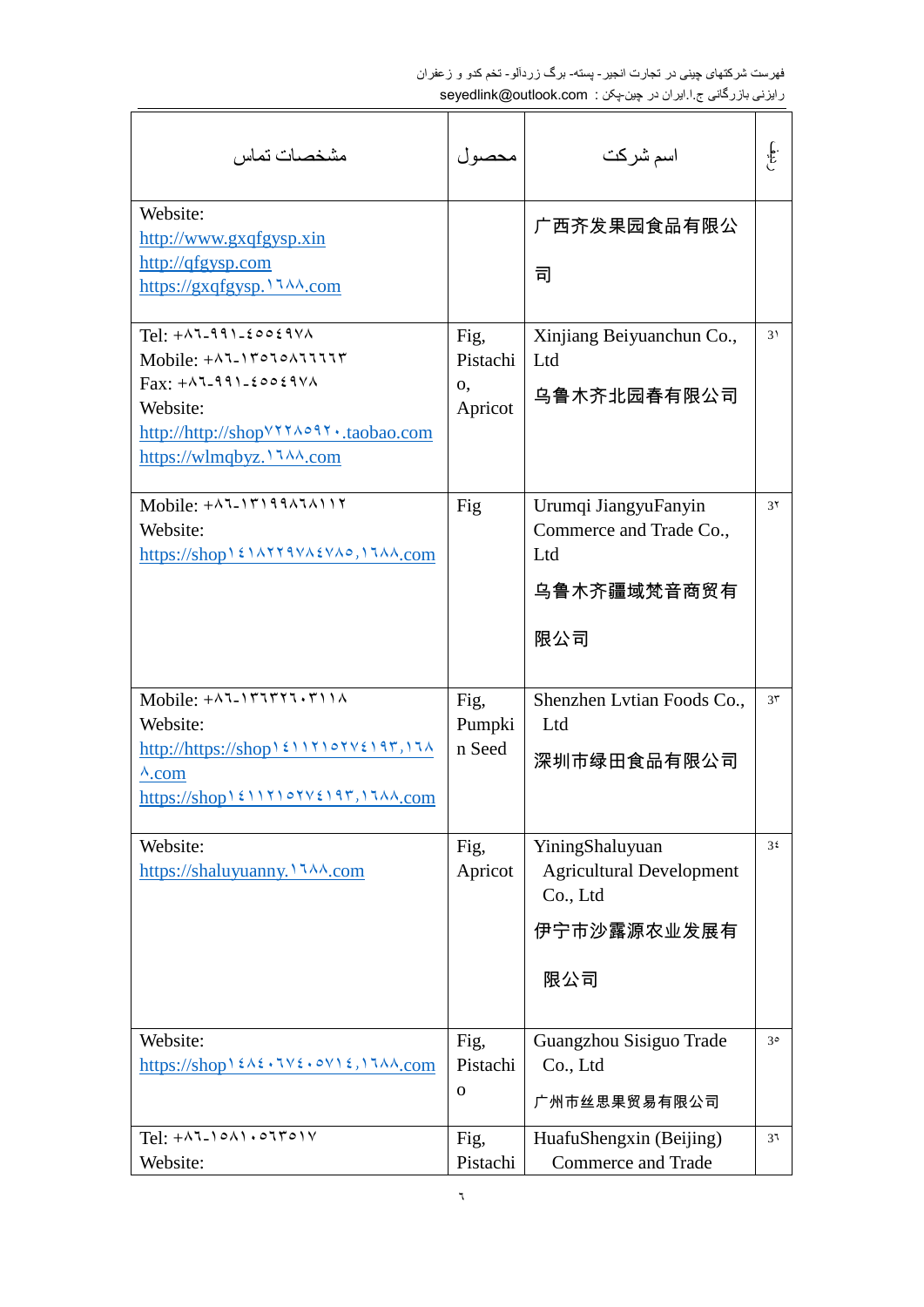| مشخصات تماس                                                                                                                                                                                      | محصول                                      | اسم شركت                                                                                  | .<br>المجموع   |
|--------------------------------------------------------------------------------------------------------------------------------------------------------------------------------------------------|--------------------------------------------|-------------------------------------------------------------------------------------------|----------------|
| https://shop \ { IVV{YVVV{{0, \] IAA.com                                                                                                                                                         | $\Omega$                                   | Co., Ltd<br>华福盛鑫(北京)商贸有<br>限公司                                                            |                |
| $Tel: +$ AJ-Voo-YATIJTYY<br>$Fax: +\lambda 7-\lambda 00-\lambda \lambda 717777$<br>Website:<br>https://caoguoyishen. 1744.com                                                                    | Fig,<br>Pistachi<br>О,<br>Apricot          | Shenzhen Meitiantian<br><b>Technology Development</b><br>Co., Ltd<br>深圳市美天天科技发展开<br>发有限公司 | $3\prime$      |
| $Tel: +\lambda 7-\lambda 7$ . $-\lambda \lambda \lambda 11\lambda 7$ .<br>Website:<br>http://www.zschenxing.com<br>https://shop $VVZr \cdot x \cdot 9 \leq \ell VV9$ , 17 $\lambda \lambda$ .com | Fig                                        | ZhongshanChenxing<br>Medical Co., Ltd<br>中山市辰星医药有限公司                                      | 3 <sub>A</sub> |
| Website:<br>https://hongyuanzaoye. \ 144.com                                                                                                                                                     | Fig.<br>Pistachi<br>0,<br>Pumpki<br>n Seed | CangzhouHongyuan Date<br>Industry Co., Ltd<br>沧州宏源枣业有限公司                                  | 3۹             |
| $Tel: +\wedge 7 - \circ 79 - \wedge 7 \circ 7 \vee \wedge \wedge$<br>Website:                                                                                                                    | Fig,<br>Pistachi<br>О,<br>Apricot          | YimengLiuxiongdi<br><b>Agricultural Technology</b><br>Co., Ltd<br>沂蒙六兄弟农业科技公司             | 4.             |
| $Tel: +\lambda T-\lambda \nabla T$<br>Website:<br>https://leyoutao. 1744.com                                                                                                                     | Fig,<br>Pistachi<br>0,<br>Pumpki<br>n Seed | CangzhouLeyoutao<br>Commerce and Trade Co.,<br>Ltd<br>沧州乐优淘商贸有限公司                         | 4 <sup>1</sup> |
| $Tel: + \wedge 7 - \wedge 7 - \wedge 1770920$<br>Website:<br>https://shoplgy101rc.rovt,1144.com                                                                                                  | Fig                                        | <b>Guangzhou Runbutang</b><br>Commerce and Trade Co.,<br>Ltd                              | 4 <sup>7</sup> |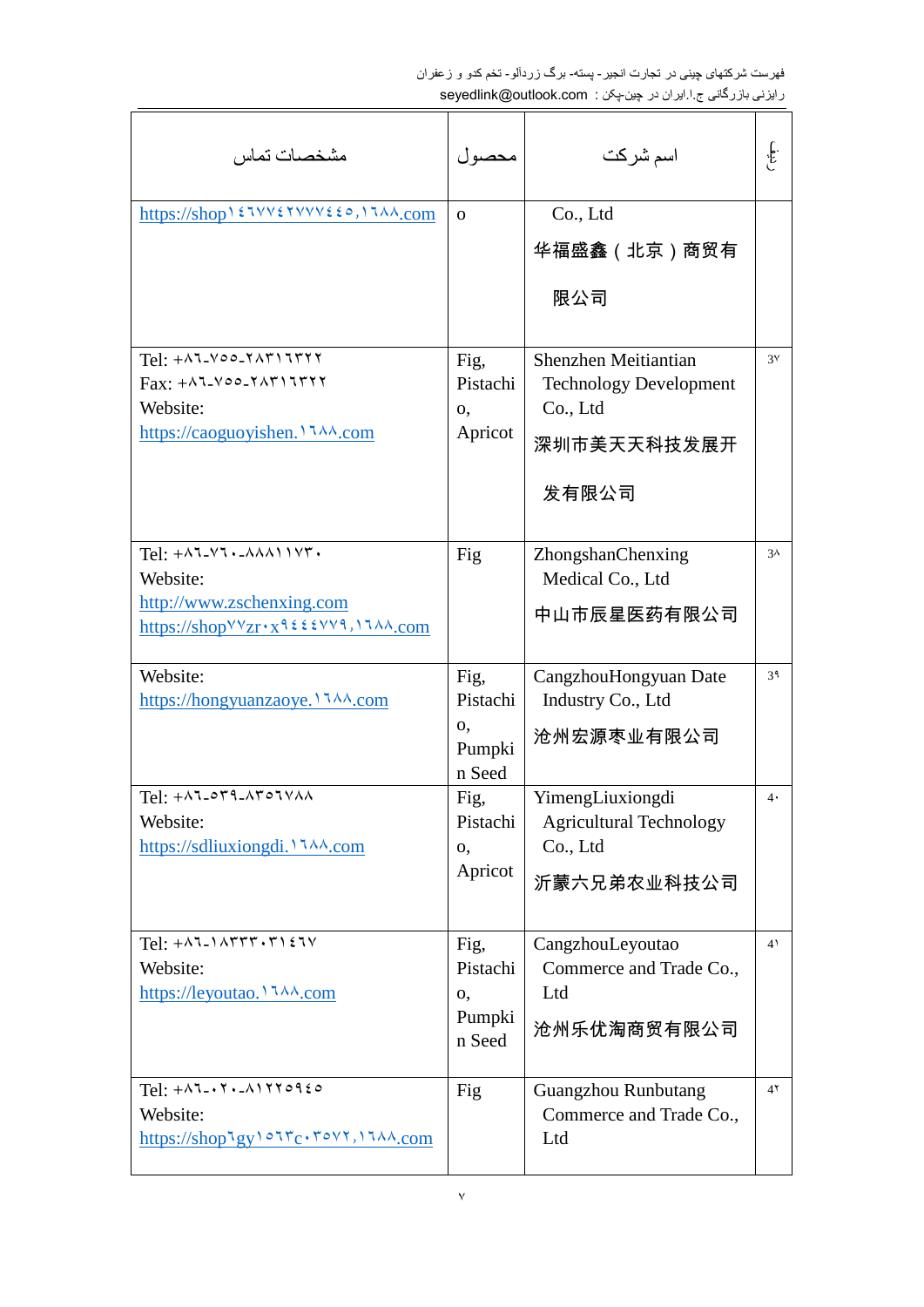| مشخصات تماس                                                                                                                                                                                                                                   | محصول                                      | اسم شركت                                                              | .<br>المجموع   |
|-----------------------------------------------------------------------------------------------------------------------------------------------------------------------------------------------------------------------------------------------|--------------------------------------------|-----------------------------------------------------------------------|----------------|
|                                                                                                                                                                                                                                               |                                            | 广州市润补堂商贸有限公<br>발                                                      |                |
| $Tel: + \wedge 7 - \wedge 9 - 7)17957$<br>Mobile: $+ \lambda$ 7-177 $\lambda$ 9027 $\lambda$ 7V<br>Website:<br>https://shejianjian. 1744.com                                                                                                  | Fig.<br>Pistachi<br>0,<br>Pumpki<br>n Seed | Guizhou Shejianjian Foods<br>Processing Co., Ltd<br>贵州舌尖尖食品加工有限<br>公司 | 4 <sup>7</sup> |
| Website:<br>$\frac{https://shop179\lor129.5.17.17}{A\land\_{com}}$                                                                                                                                                                            | Fig.<br>Pistachi<br>0,<br>Apricot          | Urumqi Boundary Trading<br>Co., Ltd<br>乌鲁木齐新边界贸易有限<br>公司              | 4 <sup>2</sup> |
| $Tel: + \wedge 7 - \wedge 7 - \wedge \wedge 7 \vee \wedge \wedge 77$<br>$\text{Fax}: +\wedge 7 - \wedge 7 \circ - \circ \wedge 7 \vee \wedge \wedge 77$<br>Mobile: <i>\AA</i> > \Jo\\JA<br>Website:<br>http://https://hongjiafoods. \ JAA.com | Fig.<br>Pistachi<br>0,<br>Pumpki<br>n Seed | Nanjing Hongjia Food Co.,<br>Ltd<br>南京鸿嘉食品有限公司                        | $4^{\circ}$    |
| Website:<br>http://https://shop · · a \k^1 { 1 } { {, 1 } }<br>.com<br>https://shop · · a $k \wedge 1 \in 1 \in \mathbb{Z}$ , $1 \wedge N$ .com                                                                                               | Fig                                        | Zhengzhou Zhenge<br>Commerce and Trade Co.,<br>Ltd<br>郑州市臻格商贸有限公司     | 4 <sup>7</sup> |
| $Tel: +\lambda 7 - \lambda 7 - 7\lambda 9$<br>Website:<br>http://shop\ ٤٨١٦٤٨٠٣٦٨٩٧, \ ٦٨٨.com<br>https://taochengmaoyi. 1744.com                                                                                                             | Fig,<br>Pistachi<br>$\mathbf{O}$           | Chengdu<br>TaochengguoZhenhao Trade<br>Co., Ltd<br>成都桃诚果真好贸易有限<br>公司  | 4 <sup>V</sup> |
| $Tel: + \wedge 7 - \wedge 7 - \wedge 7 + \wedge \wedge \wedge \wedge \wedge$<br>$Fax: +\lambda 7 - \lambda 7 - 77711$                                                                                                                         | Fig                                        | Xinjiang XueshanGuoyuan<br>Foods Co., Ltd                             | $4\lambda$     |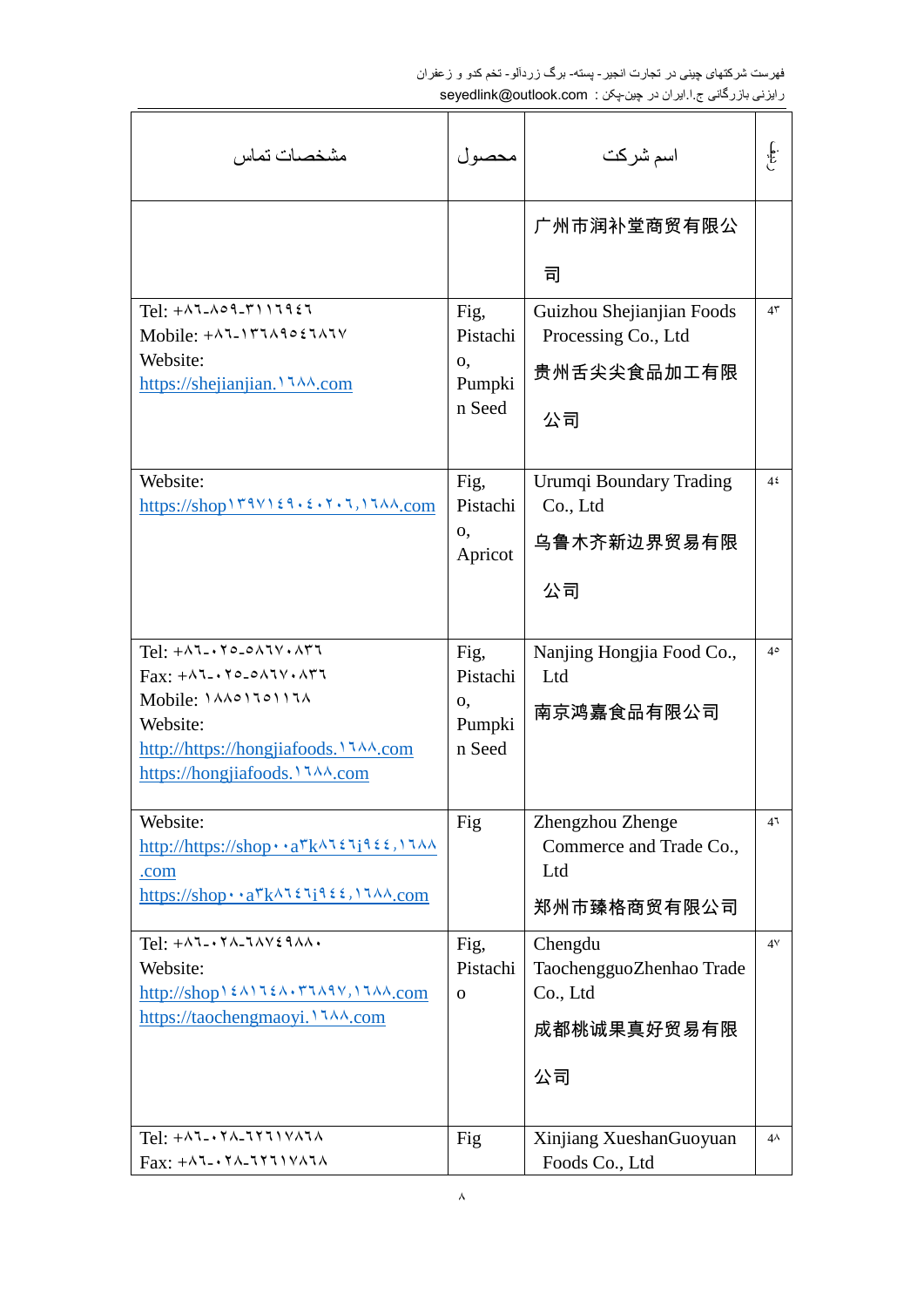| مشخصات تماس                                                                                                                                                                                                                                                                                                                                                                                                                                                                                                                                  | محصول   | اسم شركت                                                                     | ع<br>المجموع |
|----------------------------------------------------------------------------------------------------------------------------------------------------------------------------------------------------------------------------------------------------------------------------------------------------------------------------------------------------------------------------------------------------------------------------------------------------------------------------------------------------------------------------------------------|---------|------------------------------------------------------------------------------|--------------|
| Website:<br>http://xinjiangtechanpifa.com.cn<br>https://shop \ { . TYT99TV{1V, \JAA.com                                                                                                                                                                                                                                                                                                                                                                                                                                                      |         | 新疆雪山果园食品有限公<br>司                                                             |              |
| Mobile: $+ \lambda$ 1-1۳٧٩ $\lambda$ $\lambda$ ۲. ٩٣٦<br>Website: $\frac{h(t) s}{s}$ //shop <sup>2</sup> $\lambda$ 1.1 $\frac{r_x \lambda_n}{s}$ 2.7.1<br>$7\lambda\lambda$ .com                                                                                                                                                                                                                                                                                                                                                             | Saffron | 张家口顺祥食品有限公司<br>Zhangjiakou Shunxiang<br>Foods Co., Ltd                       | 49           |
| $Tel: + \wedge 7 - \wedge 7 - \wedge 7 + \wedge 7 + \wedge$<br>Mobile: $+$ AJ- $\Upsilon$ JAYA $\Upsilon$ YVY)<br>Website: https://xiongchuntang. $17\lambda\lambda$ .co<br>$\underline{m}$                                                                                                                                                                                                                                                                                                                                                  | Saffron | 雄春堂<br><b>Xiong Chun Tang</b>                                                | 50           |
| $Tel: +\lambda 7 - 00\lambda - 00Y\lambda 9\lambda 7$<br>Mobile: $+$ $\wedge$ $\wedge$ $\wedge$ $\wedge$ $\wedge$ $\wedge$ $\wedge$ $\wedge$ $\wedge$ $\wedge$ $\wedge$ $\wedge$ $\wedge$ $\wedge$ $\wedge$ $\wedge$ $\wedge$ $\wedge$ $\wedge$ $\wedge$ $\wedge$ $\wedge$ $\wedge$ $\wedge$ $\wedge$ $\wedge$ $\wedge$ $\wedge$ $\wedge$ $\wedge$ $\wedge$ $\wedge$ $\wedge$ $\wedge$ $\wedge$<br>$Fax: + \land 1 - 00 \land -00 \land \land 9 \land 7$<br>Website: https://shop \ $2770.7\lambda222.4\gamma$ , \<br>$7\lambda\lambda$ .com | Saffron | 林中森药业销售有限公司<br>BozhouLinzhongsen<br>Pharmaceutical Sales Co.,<br>Ltd         | 51           |
| $Tel: +$ $\wedge$ $\sim$ $\wedge$ $\sim$ $\wedge$ $\circ$ $\wedge$ $\circ$ $\wedge$ $\wedge$ $\wedge$<br>Mobile: $+$ $\wedge$ $\wedge$ $\wedge$ $\wedge$ $\wedge$ $\wedge$ $\wedge$ $\wedge$<br>$\text{Fax:} + \wedge \text{Tr} \circ \circ \wedge \circ \text{Tr} \circ \text{Tr} \cdot \text{Tr}$<br>Website: https://shop \rvxyr.x1vAv9,1<br>$7\lambda\lambda$ .com                                                                                                                                                                       | Saffron | 亳州市鉴政贸易有限公司<br>BozhouJianzheng Trade<br>Co., Ltd                             | 52           |
| Mobile: $+ \lambda^2 \lambda^2 \lambda^2$<br>Website:<br>http://https://shop <sup>ov</sup> x <sup>v</sup> 117717x7.1744<br>.com/<br>https://shop $\circ$ $\forall$ x $\lor$ $\exists$ $\forall$ $\forall$ $\forall$ $\forall$ $\forall$ $\land$ $\forall$ $\land$ $\land$ $\downarrow$ $\circ$                                                                                                                                                                                                                                               | Saffron | 深圳市达非国际贸易有限<br>公司<br>Shenzhen Dafei Int'l Trade<br>Co., Ltd                  | 53           |
| Website:<br>$http://https://shop\&511921177.77,17A$<br>$\lambda$ .com<br>$\frac{\text{https://shop1111117.17}}{1000}$                                                                                                                                                                                                                                                                                                                                                                                                                        | Saffron | 文山市同泽三七种植有限<br>公司<br>WenshanTongze<br>Pseudo-ginseng<br>Planting<br>Co., Ltd | 54           |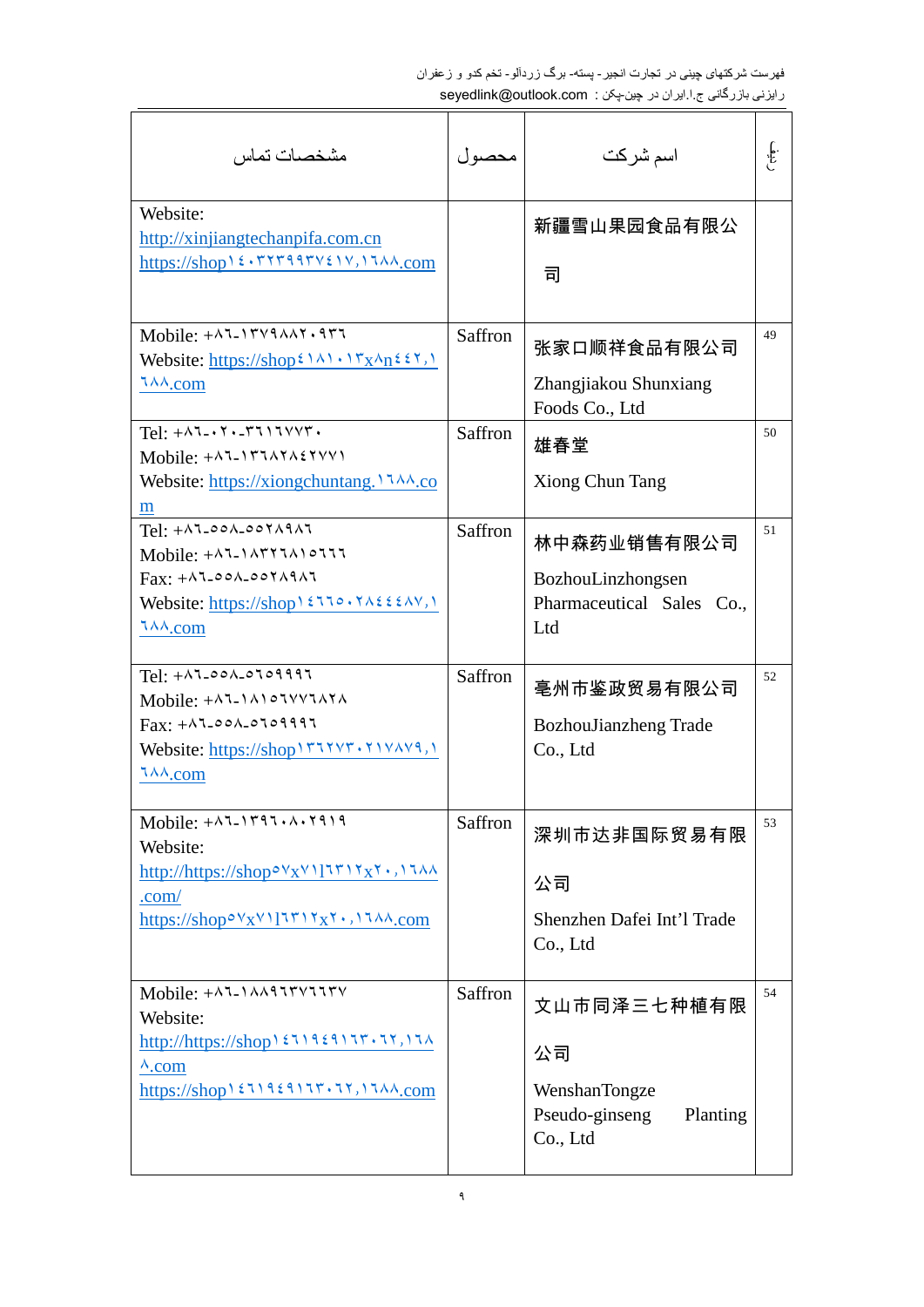| مشخصات تماس                                                                                                                                                                                                                                                                                                                                                                                                                                        | محصول          | اسم شركت                                                                                          | .<br>المجموع |
|----------------------------------------------------------------------------------------------------------------------------------------------------------------------------------------------------------------------------------------------------------------------------------------------------------------------------------------------------------------------------------------------------------------------------------------------------|----------------|---------------------------------------------------------------------------------------------------|--------------|
| $Tel: +$ $\wedge$ $\vee$ $\vee \circ$ - $\wedge$ $\wedge$ $\wedge$<br>Mobile: $+$ $\wedge$ $\wedge$ $\wedge$ $\wedge$ $\vee$ $\wedge$ $\wedge$ $\wedge$ $\wedge$ $\wedge$<br>Website:<br>http://chenjisong.cn/<br>https://\^\\YYo\^^^^\,\J\^.com                                                                                                                                                                                                   | Saffron        | 广西敏和松商贸有限公司<br>Guangxi Minhesong<br>Commerce and Trade Co.,<br>Ltd                                | 55           |
| $Tel: + \wedge 7 - \wedge 77 - 700577 \wedge$<br>Mobile: $+47-17021197777$<br>Website:<br>https://slkmaca. \ <i>AA</i> .com                                                                                                                                                                                                                                                                                                                        | Saffron        | 云南三力康农业科技开发<br>有限公司<br>Yunnan Sanlikang<br><b>Agricultural Technology</b><br>Development Co., Ltd | 56           |
| Mobile: $+$ $\wedge$ $\vee$ $\wedge$ $\vee$ $\wedge$ $\vee$ $\wedge$ $\vee$ $\wedge$ $\vee$<br>Website:                                                                                                                                                                                                                                                                                                                                            | Saffron        | 云南御品堂药业有限公司<br>Yunnan Yupintang<br>Pharmaceutical Co., Ltd                                        | 57           |
| Tel: $+$ $\wedge$ $\wedge$ $\wedge$ $\wedge$ $\wedge$ $\wedge$ $\wedge$ $\wedge$ $\wedge$ $\wedge$<br>Website:<br>https://shop12Vo2A99.17A09,17AA.com                                                                                                                                                                                                                                                                                              | <b>Saffron</b> | 云南云光生物科技有限公<br>司<br>Yunnan Yunguang<br>Biotechnology Co., Ltd                                     | 58           |
| $Mobile: + \wedge 7 - 1 \wedge 779 \cdot \wedge 0091$<br>$+$ $\wedge$ $\wedge$ $\wedge$ $\wedge$ $\wedge$ $\wedge$ $\wedge$ $\wedge$ $\wedge$ $\wedge$ $\wedge$ $\wedge$ $\wedge$ $\wedge$ $\wedge$ $\wedge$ $\wedge$ $\wedge$ $\wedge$ $\wedge$ $\wedge$ $\wedge$ $\wedge$ $\wedge$ $\wedge$ $\wedge$ $\wedge$ $\wedge$ $\wedge$ $\wedge$ $\wedge$ $\wedge$ $\wedge$ $\wedge$ $\wedge$ $\wedge$<br>Website:<br>https://shop1٤٤٨٥٥٧٥٦.911,1144.com | Saffron        | 云南广正生物科技有限公<br>司<br>Yunnan Guangzheng<br>Biotechnology Co., Ltd                                   | 59           |
| $Tel: + \wedge 7 - 99$ ) $\wedge 077.77$<br>$Mobile: + \wedge 7 - 119991111111$<br>Website:<br>http://www.xjgzt.com<br>https://xjgzt. \ $\frac{7\lambda\lambda}{\text{com}}$                                                                                                                                                                                                                                                                       | Saffron        | 乌鲁木齐贵芝堂生物科技<br>有限公司<br>Urumqi Guizhitang<br>Biotechnology Co., Ltd                                | 60           |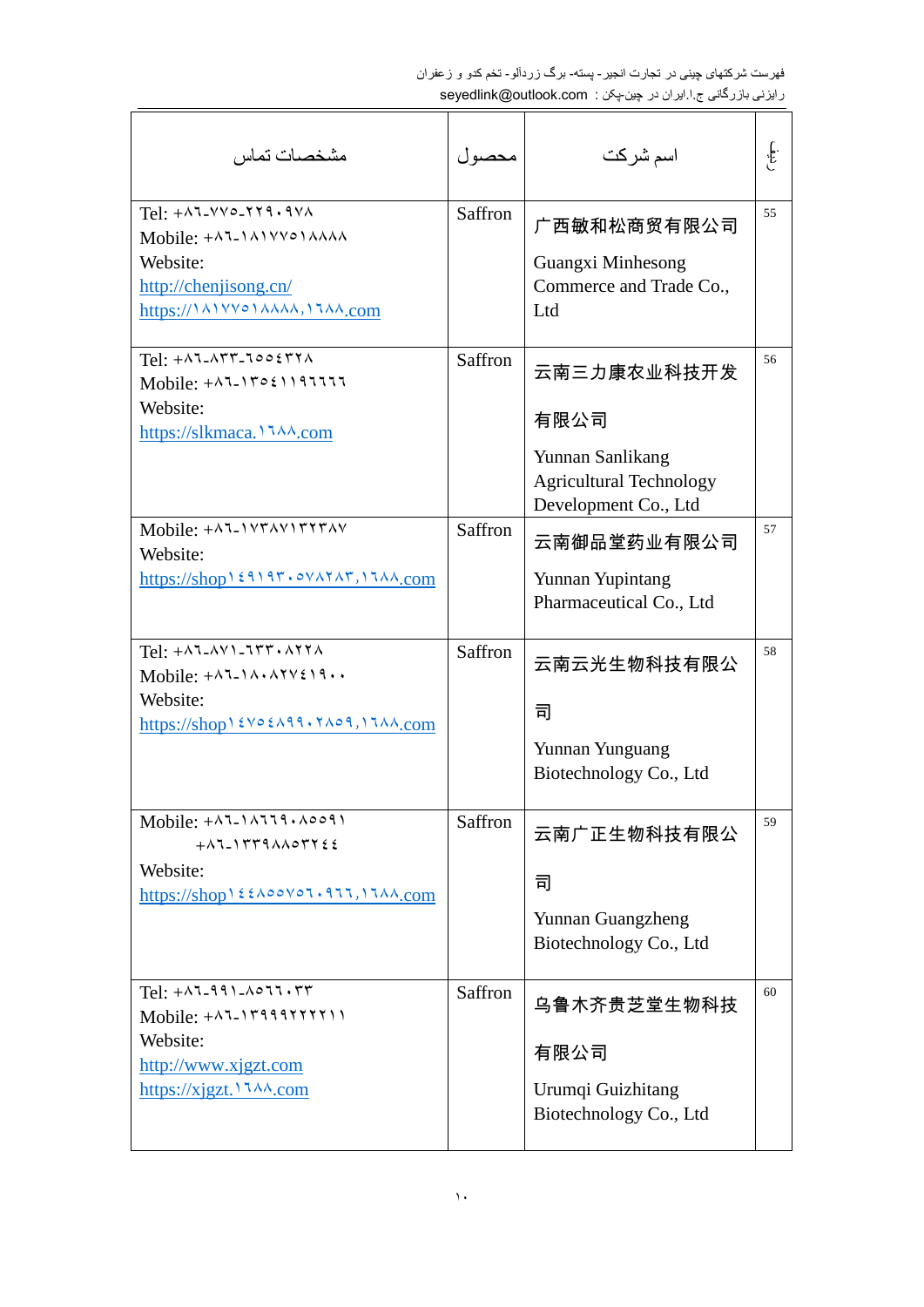| مشخصيات تماس                                                                                                                                                                                                                                                                   | محصول   | اسم شركت                                                                           | .<br>انج |
|--------------------------------------------------------------------------------------------------------------------------------------------------------------------------------------------------------------------------------------------------------------------------------|---------|------------------------------------------------------------------------------------|----------|
| $Tel: + \wedge 7 - \vee 79 - \vee 7 \vee \vee 77$<br>$Fax: +\lambda 7-\lambda 79-\lambda 77.772.$<br>Website:<br>https://dantuo.1744.com                                                                                                                                       | Saffron | 东莞市贵茂实业有限公司<br>Dongguan Guimao Industry<br>Co., Ltd                                | 61       |
| Mobile: $+$ ALIVIAAVII.1 $\xi$<br>Website:<br>http://www.peilintang.xin<br>https://peilintang. \ 144.com                                                                                                                                                                       | Saffron | 深圳市霈琳堂电子商务有<br>限公司<br>Shenzhen Peilintang<br>E-Commerce Co., Ltd                   | 62       |
| Website:<br>http://https://shopYao2YqpYYTT22,17A<br>$\lambda$ .com<br>https://shop <sup>\ao{\</sup> qp\\\r\{\$\}\\ng\{\lam\}                                                                                                                                                   | Saffron | 青海藏王天宝养生保健品<br>有限公司<br>Qinghai ZangwangTianbao<br>Health Care Products Co.,<br>Ltd | 63       |
| Tel: $+ \wedge 7 - \wedge 7 - 70 \wedge 117 \cdots$<br>Mobile: $+$ $\lambda$ 1- $\lambda$ 2. $\lambda$ 1. $\lambda$ 1. $\lambda$<br>$\text{Fax}: +\wedge 7 - \wedge 7 - \wedge 9 - \wedge 17 \cdots$<br>Website:<br>https://schxssm. 1744.com                                  | Saffron | 四川鸿兴顺商贸有限公司<br>Sichuan Hongxingshun<br>Commerce and Trade Co.,<br>Ltd              | 64       |
| Tel: $+ \wedge 7 - r \wedge 7 - 7 \wedge 97 \vee \cdot$<br>Mobile: $+$ $\wedge$ $\vee$ $\wedge$ $\wedge$ $\wedge$ $\wedge$ $\wedge$ $\wedge$ $\wedge$ $\wedge$ $\wedge$<br>Website:<br>http://www.hrqht.com<br>http://www.huanrongyaoye.com/<br>https://huanrongyaoye.11^^.com | Saffron | 恒荣中药材有限公司<br><b>AnguoHengrong Traditional</b><br>Chinese Medicine Co., Ltd         | 65       |
| Website:                                                                                                                                                                                                                                                                       | Saffron | 安国市康琪商贸有限公司<br>AnguoKangqi Commerce<br>and Trade Co., Ltd                          | 66       |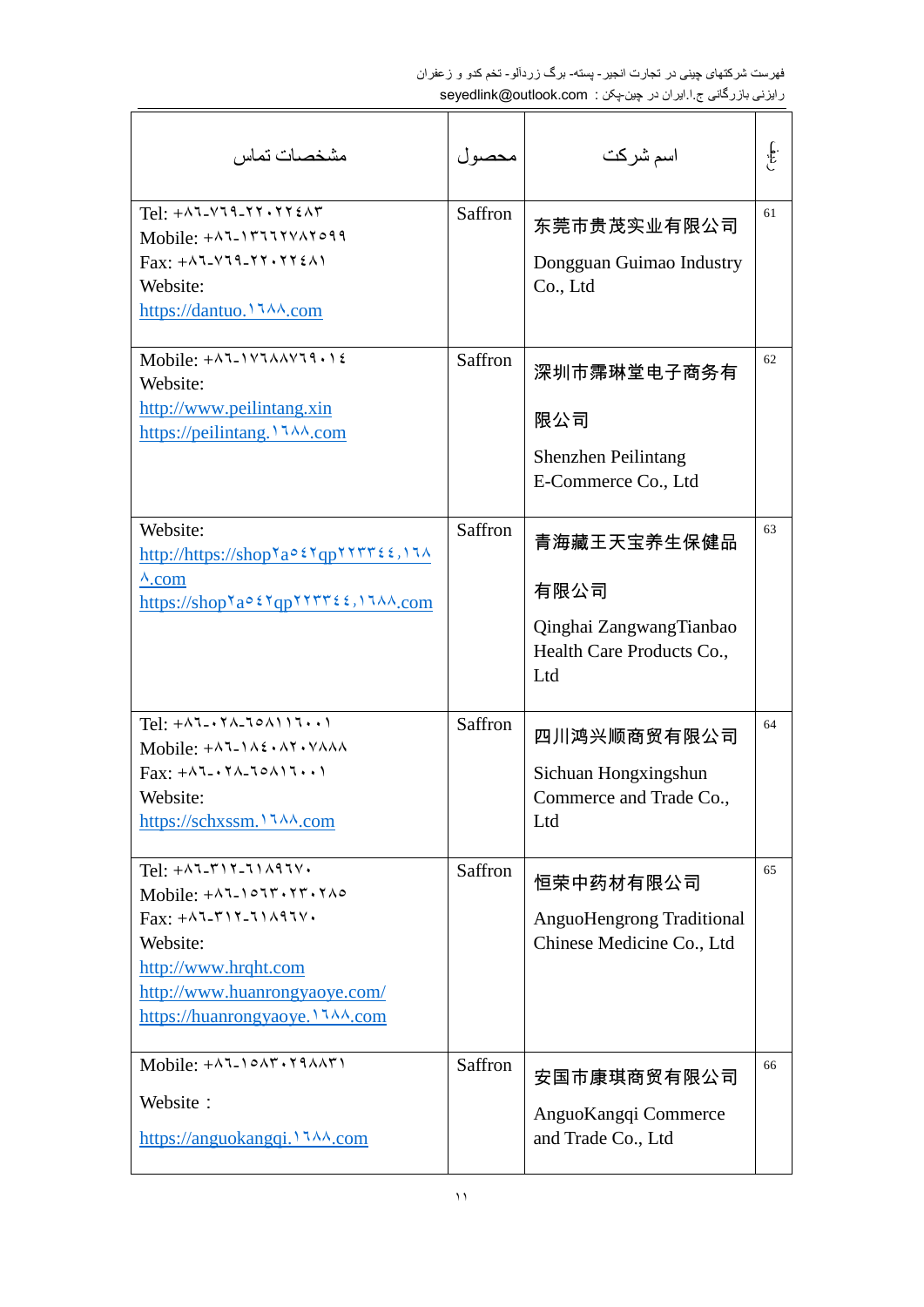| مشخصات تماس                                                                                                                                                                                                                                                                                                                                                                                                                                                                                                 | محصول   | اسم شركت                                                                    | .<br>الج:<br>ا |
|-------------------------------------------------------------------------------------------------------------------------------------------------------------------------------------------------------------------------------------------------------------------------------------------------------------------------------------------------------------------------------------------------------------------------------------------------------------------------------------------------------------|---------|-----------------------------------------------------------------------------|----------------|
| Mobile: $+27 - 17.777779297$<br>Website:<br>$http://https://shop1°17o1°\epsilon wc\Lambda79,17\Lambda$<br>$\lambda$ .com                                                                                                                                                                                                                                                                                                                                                                                    | Saffron | 云南知诚堂生物科技有限<br>公司                                                           | 67             |
| https://shoploiroio ٤wc/٢٩, 11/4.com                                                                                                                                                                                                                                                                                                                                                                                                                                                                        |         | Yunnan Zhichengtang<br>Biotechnology Co., Ltd                               |                |
| $Tel: +$ $\lambda$ 7-9/9- $\forall$ 3 $\forall$ 3 $\forall$ 3 $\forall$ 3 $\forall$ 4 $\forall$ 4 $\forall$ 4 $\forall$ 4 $\forall$ 4 $\forall$ 4 $\forall$ 4 $\forall$ 4 $\forall$ 4 $\forall$ 4 $\forall$ 4 $\forall$ 4 $\forall$ 4 $\forall$ 4 $\forall$ 4 $\forall$ 4 $\forall$ 4 $\forall$ 4 $\forall$ 4 $\forall$ 4 $\forall$ 4 $\forall$ 4 $\forall$ 4 $\forall$ 4 $\forall$ 4<br>Mobile: $+ \lambda^{\dagger}$ - $\gamma^{\dagger}$ , $\gamma^{\dagger}$ , $\gamma^{\dagger}$ , $\zeta$<br>Website: | Saffron | 格尔木紫果益康商贸有限                                                                 | 68             |
| http://www.heigouqi.xin                                                                                                                                                                                                                                                                                                                                                                                                                                                                                     |         | 责任公司                                                                        |                |
| http://www.hgqpf.com<br>https://qztcpf. \ \ \ \ \ \ \ com                                                                                                                                                                                                                                                                                                                                                                                                                                                   |         | GolmudZiguoYikang<br>Commerce and Trade Co.,<br>Ltd                         |                |
| Tel: $+$ AJ-AVI-JEY9A0V.<br>Mobile: ١٣٦١٩٦٢٣٧١٣<br>Website:                                                                                                                                                                                                                                                                                                                                                                                                                                                 | Saffron | 云南广昆堂农业科技有限                                                                 | 69             |
|                                                                                                                                                                                                                                                                                                                                                                                                                                                                                                             |         | 公司                                                                          |                |
|                                                                                                                                                                                                                                                                                                                                                                                                                                                                                                             |         | Yunnan Guangkuntang<br><b>Agricultural Technology</b><br>Co., Ltd           |                |
| Website:<br>https://yazgbo. 1744.com                                                                                                                                                                                                                                                                                                                                                                                                                                                                        | Saffron | 成都雅扎甘泊商贸有限公司                                                                | 70             |
|                                                                                                                                                                                                                                                                                                                                                                                                                                                                                                             |         | Chengdu YazhaGanbo<br>Commerce and Trade Co.,<br>Ltd                        |                |
| Mobile: $+$ $\lambda$ 7- $\lambda$ 79 $\lambda$ 787 $\lambda$ 7<br>Website:                                                                                                                                                                                                                                                                                                                                                                                                                                 | Saffron | 青海百堂商贸有限公司                                                                  | 71             |
| https://shop $\frac{\xi \sqrt{q} \xi \cdot \phi_h \xi \eta}{\eta}$ . 17AA.com                                                                                                                                                                                                                                                                                                                                                                                                                               |         | Qinghai Taitang Commerce<br>and Trade Co., Ltd                              |                |
| $Tel: +$ $\wedge$ $\wedge$ - $\vee$ $\wedge$ - $\wedge$ $\wedge$ $\wedge$<br>Mobile: $+$ A1-1۳A1 $\epsilon$ 011 $\epsilon$ AA                                                                                                                                                                                                                                                                                                                                                                               | Saffron | 梅州市上善若水中药材有                                                                 | 72             |
| Website:                                                                                                                                                                                                                                                                                                                                                                                                                                                                                                    |         | 限公司                                                                         |                |
|                                                                                                                                                                                                                                                                                                                                                                                                                                                                                                             |         | Meizhou Shangshanruishui<br><b>Chinese Traditional</b><br>Medicine Co., Ltd |                |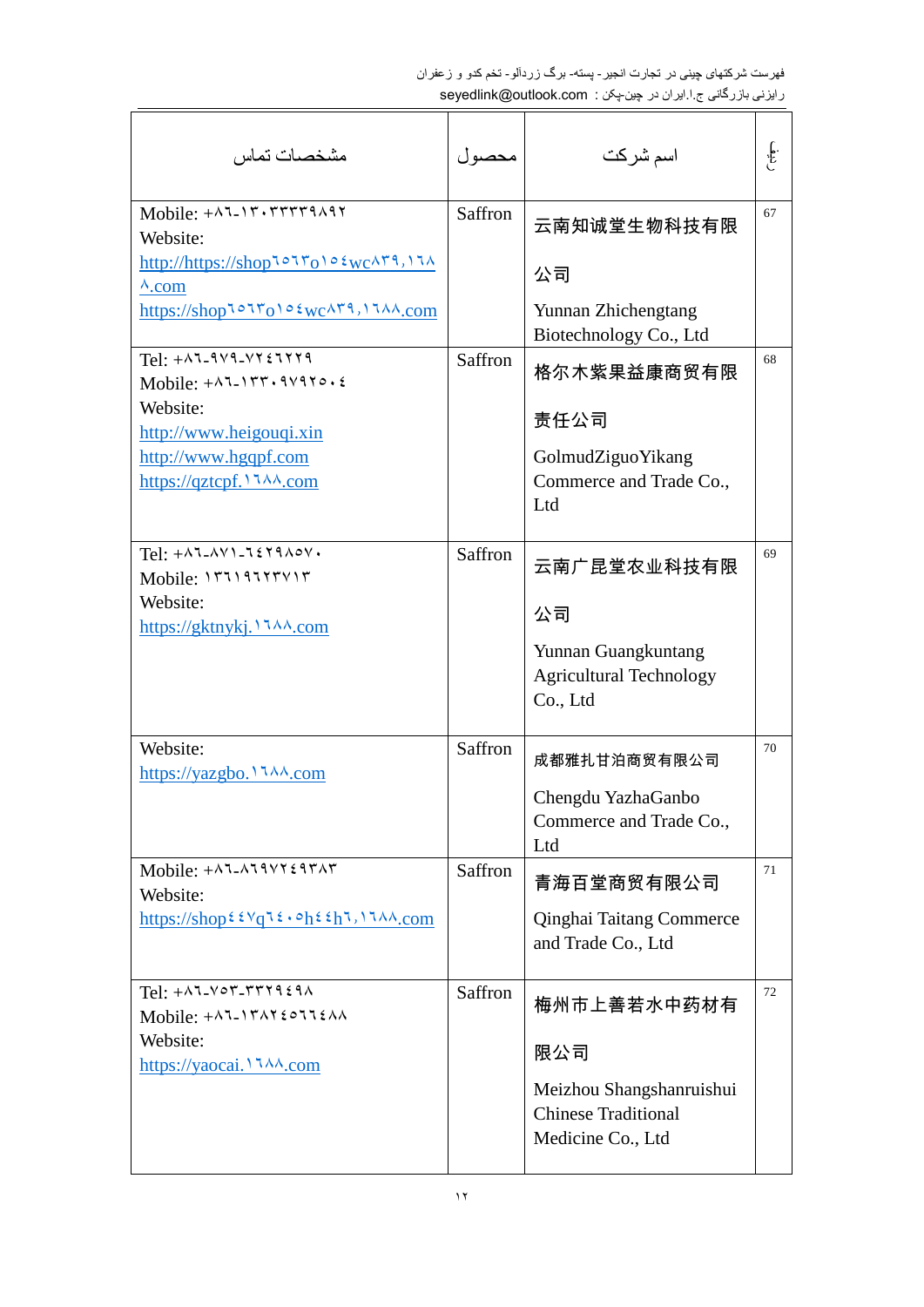| مشخصات تماس                                                                                                                                                                                                                                                                                                                                                                                          | محصول   | اسم شركت                                                              | .<br>المجموع |
|------------------------------------------------------------------------------------------------------------------------------------------------------------------------------------------------------------------------------------------------------------------------------------------------------------------------------------------------------------------------------------------------------|---------|-----------------------------------------------------------------------|--------------|
| $Mobile: + \land 7 - \land V1 - 1 \land V10001$<br>Website:                                                                                                                                                                                                                                                                                                                                          | Saffron | 云南怀山农业科技有限公                                                           | 73           |
|                                                                                                                                                                                                                                                                                                                                                                                                      |         | ᆿ                                                                     |              |
|                                                                                                                                                                                                                                                                                                                                                                                                      |         | Yunnan Huaishan<br><b>Agricultural Technology</b><br>Co., Ltd         |              |
| $Tel: +$ $\wedge$ $\wedge$ - $\circ \wedge$ - $\circ \wedge \wedge \wedge \wedge \vee \vee \vee$<br>Mobile: $+$ $\wedge$ $\wedge$ $\wedge$ $\wedge$ $\wedge$ $\wedge$ $\wedge$ $\wedge$ $\wedge$ $\wedge$                                                                                                                                                                                            | Saffron | 亳州市海泽药业贸易有限                                                           | 74           |
| Website:                                                                                                                                                                                                                                                                                                                                                                                             |         |                                                                       |              |
| http://www.haizeyaoye.xin                                                                                                                                                                                                                                                                                                                                                                            |         | 责任公司                                                                  |              |
| http://https://haizeyaoye. 1744.com<br>https://haizeyaoye. \ 144.com                                                                                                                                                                                                                                                                                                                                 |         | BozhouHaizeParmaticeutica<br>lTrade Co., Ltd                          |              |
| $Tel: + \wedge 7 - \wedge 7 - \wedge 1770920$<br>Mobile: $+$ $\wedge$ $\wedge$ $\wedge$ $\wedge$ $\wedge$ $\wedge$ $\wedge$                                                                                                                                                                                                                                                                          | Saffron | 广州市润补堂商贸有限公                                                           | 75           |
| Website:                                                                                                                                                                                                                                                                                                                                                                                             |         | 司                                                                     |              |
| $\frac{https://shop'gy\circ\forall c\cdot\texttt{rov}\cdot\texttt{vav.com}}{}$                                                                                                                                                                                                                                                                                                                       |         | <b>Guangzhou Runbutang</b><br>Commerce and Trade Co.,<br>Ltd          |              |
| Mobile: $+$ $\wedge$ $\vee$ $\wedge$ $\wedge$ $\wedge$ $\wedge$ $\wedge$ $\wedge$ $\wedge$ $\wedge$ $\wedge$ $\wedge$                                                                                                                                                                                                                                                                                | Saffron | 亳州瀚青生物科技有限公                                                           | 76           |
| Website:                                                                                                                                                                                                                                                                                                                                                                                             |         | 司                                                                     |              |
|                                                                                                                                                                                                                                                                                                                                                                                                      |         | <b>BozhouHanqing Biological</b><br>Science and Technology<br>Co., Ltd |              |
| $Tel: + \wedge 7 - \circ \circ \wedge - \circ \circ \wedge \vee \wedge \vee \vee \vee$<br>Mobile: $+$ $\wedge$ $\vee$ $\circ$ $\circ$ $\circ$ $\wedge$ $\cdots$ $\wedge$                                                                                                                                                                                                                             | Saffron | 亳州市同庆堂商贸有限公                                                           | 77           |
| Website:                                                                                                                                                                                                                                                                                                                                                                                             |         | 司                                                                     |              |
| $\frac{https://shop1517007.997.17A}{.com}$                                                                                                                                                                                                                                                                                                                                                           |         | BozhouTongqingtang<br>Commerce and Trade Co.,<br>Ltd                  |              |
| $Tel: + \wedge 7 - r \wedge 7 - r \circ \circ \cdot 7 + r$<br>Mobile: $+$ $\wedge$ $\wedge$ $\wedge$ $\wedge$ $\wedge$ $\wedge$ $\wedge$ $\wedge$ $\wedge$ $\wedge$ $\wedge$ $\wedge$ $\wedge$ $\wedge$ $\wedge$ $\wedge$ $\wedge$ $\wedge$ $\wedge$ $\wedge$ $\wedge$ $\wedge$ $\wedge$ $\wedge$ $\wedge$ $\wedge$ $\wedge$ $\wedge$ $\wedge$ $\wedge$ $\wedge$ $\wedge$ $\wedge$ $\wedge$ $\wedge$ | Saffron | 安国市益源中药材有限公                                                           | 78           |
| $Fax: +\lambda 7 - \lambda 7 - \lambda 8 - \lambda 9$<br>Website:                                                                                                                                                                                                                                                                                                                                    |         | 司                                                                     |              |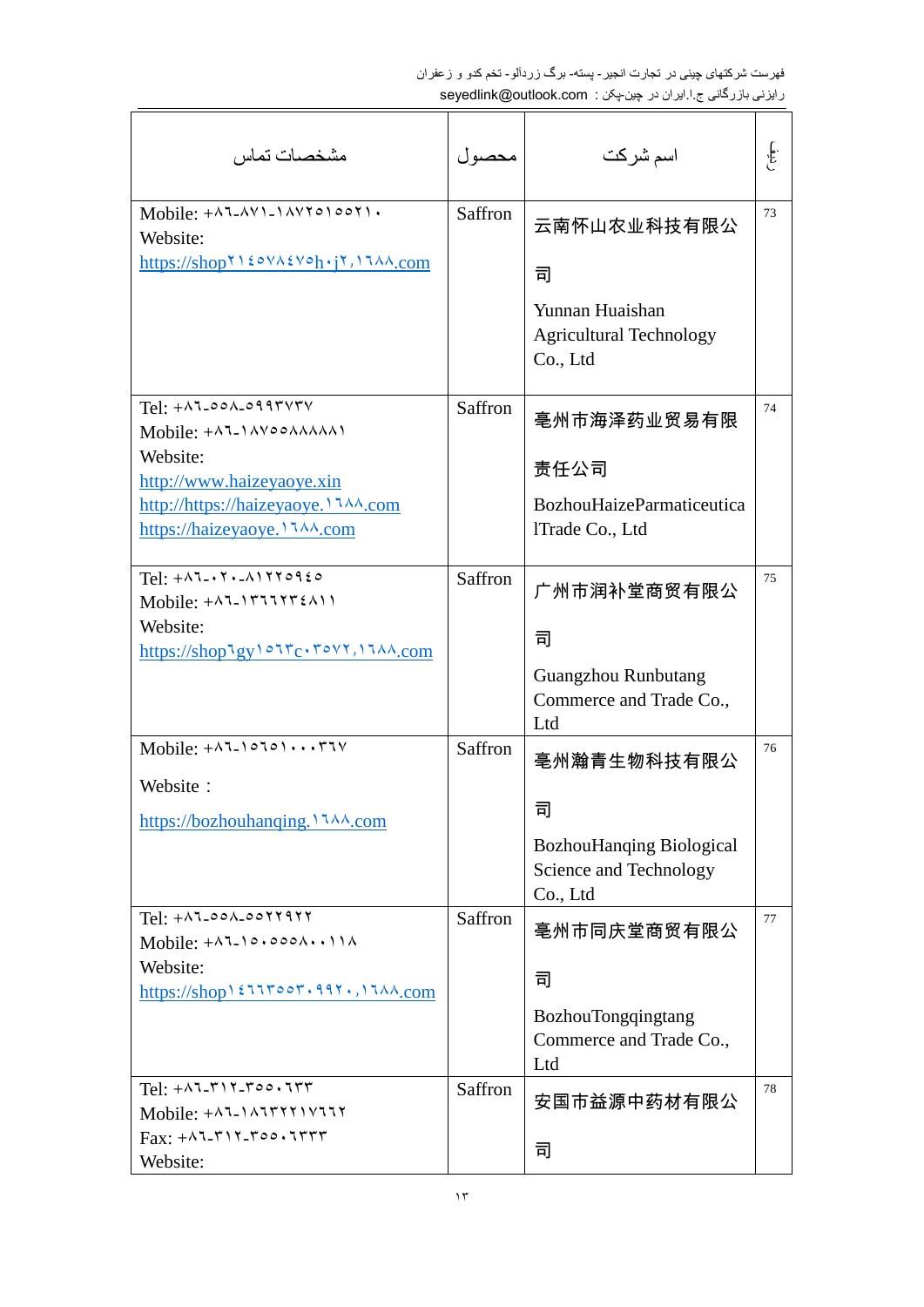| مشخصيات تماس                                                                                                                                                                          | محصو ل  | اسم شركت                                                                | .<br>المجل |
|---------------------------------------------------------------------------------------------------------------------------------------------------------------------------------------|---------|-------------------------------------------------------------------------|------------|
|                                                                                                                                                                                       |         | Anguo Yiyuan Chinese<br>Traditional Medicine Co.,<br>Ltd                |            |
| Tel: $+$ Al-00A-00YYAVV<br>Mobile: $+$ ALIA $\circ$ , $\circ$ IAIII<br>Website:<br>http://https://shop \ { 09 \ \ \ 00 \ \ \ 0 \ , \ 7 \<br>$\lambda$ .com<br>https://ahxcyy.1744.com | Saffron | 亳州市小超药业销售有限<br>公司<br>BozhouXiaochao<br>Pharmaceutical Sales Co.,<br>Ltd | 79         |
| Mobile: $+ \lambda^{\dagger}$ - $\gamma^{\dagger}$<br>Website:<br>https://jianrenyaocai. \ <i>AA</i> .com                                                                             | Saffron | 安国市健仁药材有限公司<br>AnguoJianrenmedicinal<br>materials Co., Ltd              | 80         |
| Mobile: $+$ ALITTIOUTTIOO<br>Website:<br>https://yici11111,1111.com                                                                                                                   | Saffron | 广州怡赐商贸有限责任公<br>司<br>Guangzhou Yimao<br>Commerce and Trade Co.,<br>Ltd   | 81         |
| $Tel: +\lambda 7-\cdot 7\lambda_1\lambda 7\lambda 7\cdot 7\cdot 7\cdot 7$<br>Website:                                                                                                 | Saffron | 成都康利莱生物科技有限<br>公司<br>Chengdu Kanglilai<br>Biotechnology Co., Ltd        | 82         |
| Website:<br>https://shop9911t $\lambda$ 1. $\epsilon$ . 9x <sup>r</sup> Y, 11 $\lambda$ $\lambda$ .com                                                                                | Saffron | 宁波最波斯电子商务有限<br>公司<br>Ningbo Zuibosi<br>E-Commerce Co., Ltd              | 83         |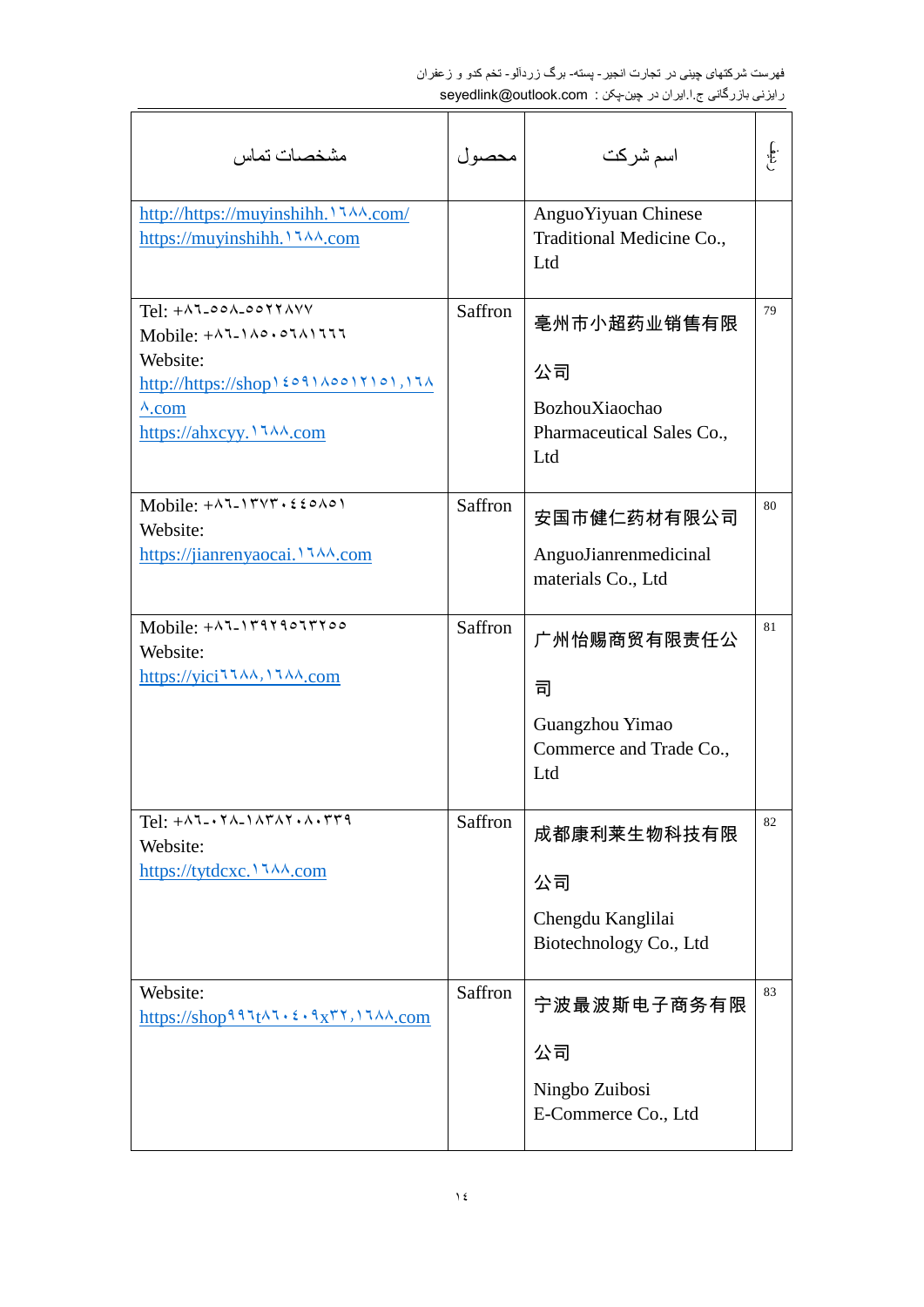| مشخصات تماس                                                                                                                                                                                                                                                                      | محصول   | اسم شركت                                                                                 | .<br>الج:<br>ا |
|----------------------------------------------------------------------------------------------------------------------------------------------------------------------------------------------------------------------------------------------------------------------------------|---------|------------------------------------------------------------------------------------------|----------------|
| $Tel: +\lambda 7-9V1-20YTO72$<br>Website:<br>https://shopri.mreiv.101.,1144.com                                                                                                                                                                                                  | Saffron | 都兰百信源特产有限责任公司<br>DulanBaixinyuan Specialty Co.,<br>Ltd                                   | 84             |
| $Tel: + \wedge 7 - \vee 1 \cdot _r7 \vee \wedge 991$<br>Website:<br>http://www.yimi <sup>\'\'\</sup> '.xin<br>https://shop91211\d . $\lambda_{ZZ}$ 11, 11 $\lambda$                                                                                                              | Saffron | 襄阳天马众合商贸有限公<br>司<br>XiangyangTianma Zhonghe<br>Commerce and Trade Co.,<br>Ltd            | 85             |
| $Tel: +\lambda 1.00\lambda.01. \lambda A0\lambda$<br>$\text{Fax:} + \text{A} \text{I} - \text{A} \text{A} - \text{A} \text{A} \text{A}$<br>Website:<br>http://www.yuminyaoye.com<br>http://www.bozhouyaoye.com<br>http://www.bozhouyaoye.com.cn<br>https://yuminyaoye. \ 144.com | Saffron | 毫州市裕民药业科技有限<br>公司<br><b>Bozhou Yumin</b><br><b>Pharmaceutical Technology</b><br>Co., Ltd | 86             |
| Mobile: $+ \wedge 7 - 1704411 \cdot 107$<br>Website:<br>https://shop^^JqVJh9Jh٤٤^, \J^^_\                                                                                                                                                                                        | Saffron | 云南元树生物科技有限公司<br>Yunnan Yuanshu<br>Biotechnology Co., Ltd                                 | 87             |
| $Tel: +\lambda 7 - 00\lambda - 07017\lambda\lambda$<br>Website:                                                                                                                                                                                                                  | Saffron | 亳州市聚仁药业有限责任<br>公司<br>BozhouJuren<br>Pharmaceutical Co., Ltd                              | 88             |
| Mobile: $+$ $\lambda$ 7- $\lambda$ $\gamma$ $\gamma$ , $\delta$ $\gamma$ $\delta$<br>Website:                                                                                                                                                                                    | Saffron | 文山市南君七三七种植有<br>限公司<br>WenshanNanjunqi<br><b>Pseudo-Ginseng Planting</b><br>Co., Ltd      | 89             |
| Tel: $+ \wedge 7 - \wedge 7 - 77$ , $\circ \wedge \cdots$<br>Website:                                                                                                                                                                                                            | Saffron | 广州市新易网科技有限公                                                                              | 90             |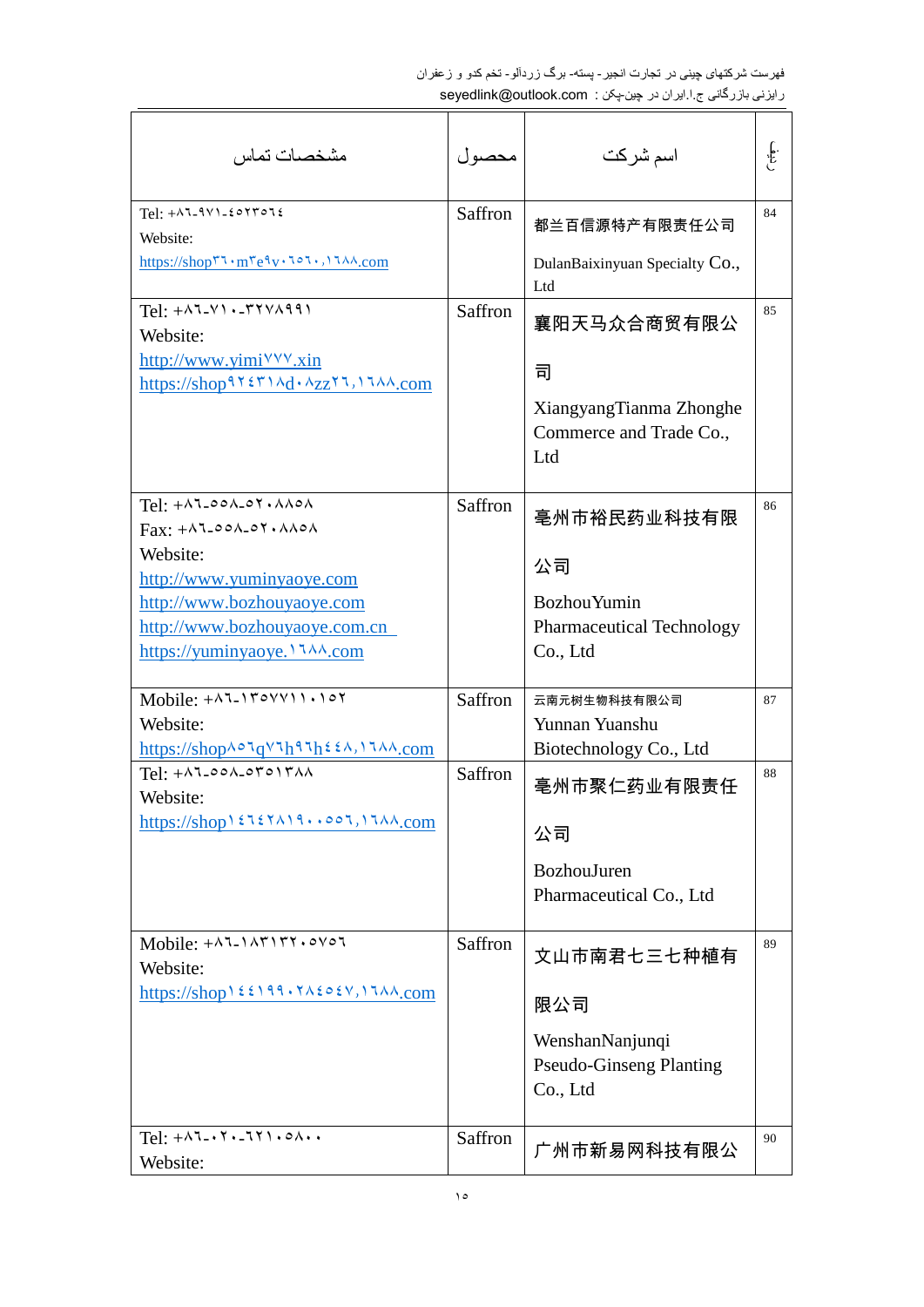| مشخصات تماس                                                                                                                                                                                                                                                                                                                                                                                                                                                             | محصول   | اسم شركت                                                                 | .<br>المجموع |
|-------------------------------------------------------------------------------------------------------------------------------------------------------------------------------------------------------------------------------------------------------------------------------------------------------------------------------------------------------------------------------------------------------------------------------------------------------------------------|---------|--------------------------------------------------------------------------|--------------|
| https://byt19rr,1144.com                                                                                                                                                                                                                                                                                                                                                                                                                                                |         | 司<br>Guangzhou Xinyiwang<br>Technology Co., Ltd                          |              |
| $Tel: +\lambda 7-oV$ ) $\lambda V$ 977 $V$<br>Mobile: $+$ $\wedge$ $\vee$ $\wedge$ $\wedge$ $\wedge$ $\wedge$ $\wedge$ $\wedge$ $\wedge$ $\wedge$ $\wedge$ $\wedge$ $\wedge$ $\wedge$ $\wedge$ $\wedge$ $\wedge$ $\wedge$ $\wedge$ $\wedge$ $\wedge$ $\wedge$ $\wedge$ $\wedge$ $\wedge$ $\wedge$ $\wedge$ $\wedge$ $\wedge$ $\wedge$ $\wedge$ $\wedge$ $\wedge$ $\wedge$ $\wedge$<br>Website:<br>http://www.hzmhsp.xin<br>$\frac{\text{https://shop111.177117.17}}{0}$ | Saffron | 杭州满厚保健食品有限公<br>司<br>Hangzhou Manhou Health<br>Food Co., Ltd              | 91           |
| $Tel: + \wedge 7 - 9 \vee 1 - 5 \vee 7 \cdot \wedge \vee 7$<br>Mobile: $+$ Allooqv. $\forall$ Allooqvessed $\forall$<br>Website:<br>https://qhyangsheng. 1744.com                                                                                                                                                                                                                                                                                                       | Saffron | 青海伍铭坊商贸有限公司<br>QingahiWumingfang<br>Commerce and Trade Co.,<br>Ltd       | 92           |
| $Mobil: +$ $\wedge$ $\overline{\wedge}$ $\wedge$ $\wedge$ $\overline{\wedge}$ $\wedge$ $\wedge$ $\wedge$ $\wedge$<br>Website:<br>http://www.qilixiang.com/<br>https://ycqilixiang. 1744.com                                                                                                                                                                                                                                                                             | Saffron | 银川杞里香商贸有限公司<br>Yinchuan Qilixiang<br>Commerce and Trade Co.,<br>Ltd      | 93           |
| Website:<br>https://yazgbo.1744.com                                                                                                                                                                                                                                                                                                                                                                                                                                     | Saffron | 成都雅扎甘泊商贸有限公<br>司<br>Chengdu YazhaGanbo<br>Commerce and Trade Co.,<br>Ltd | 94           |
| Mobile: $+$ ALITY $5$ Y $\cdot$ 1) A) A<br>Website:<br>http://nomit.vip<br>https://nomichina. \ <i>LAA.com</i>                                                                                                                                                                                                                                                                                                                                                          | Saffron | 深圳市诺米国际商贸有限<br>公司<br>Shenzhen Nuomi Int'l Trade<br>Co., Ltd              | 95           |